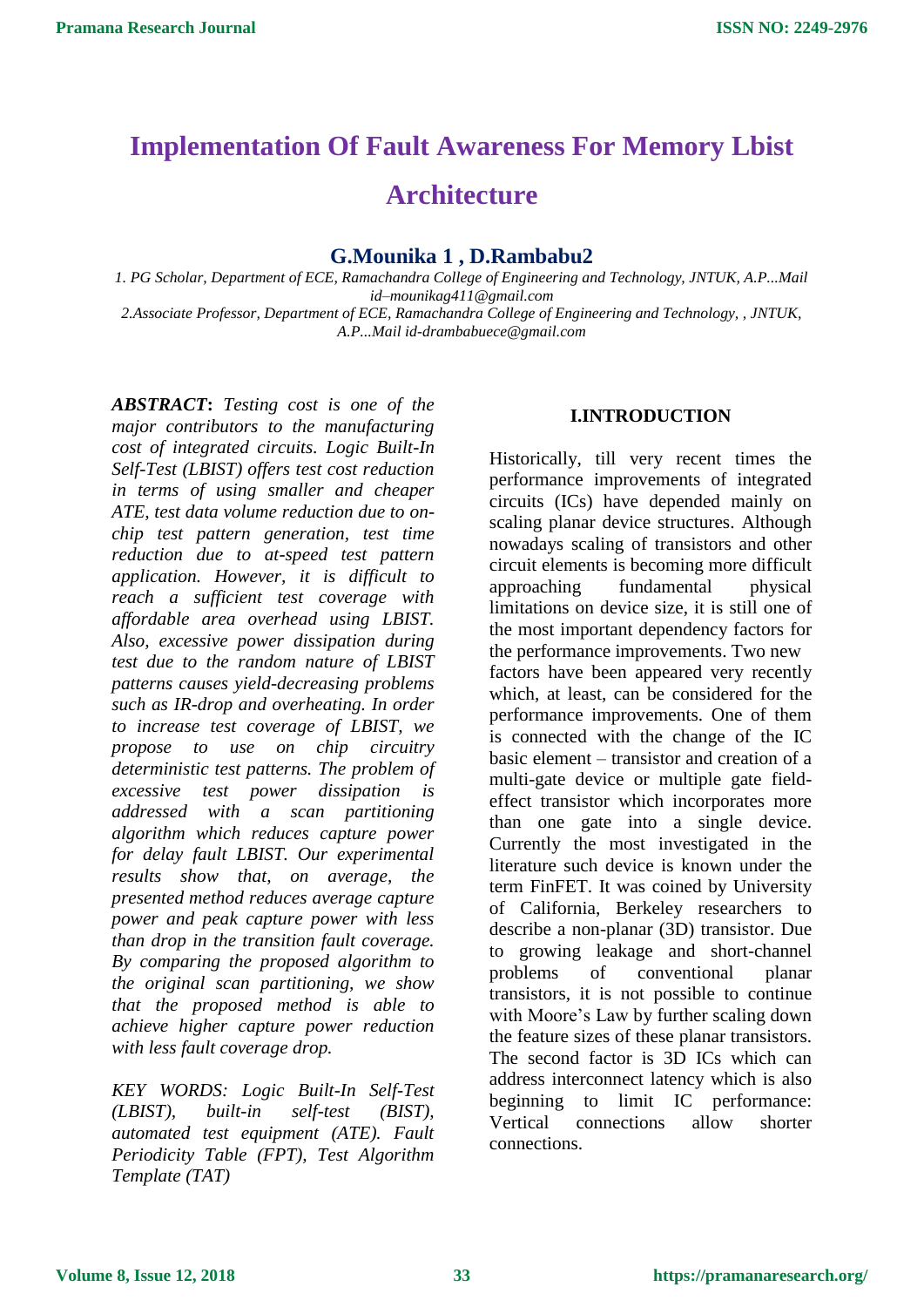Expansion of numbers of interconnects through compact vertical connections. 3D ICs promise to overcome barriers in interconnect scaling by leveraging fast, dense inter-die vias, thereby providing an opportunity for continued higher performance using CMOS. In addition, 3D ICs also enable the integration of heterogeneous fabrication processes on the same chip to make the form factor more compact. As we discussed the transistors are evolving from planar to FinFET and very recently a new candidate for next generation transistors is introduced called Gate-All-Around (GAA). In GAA transistor the gate covers the transistor channel on all sides. As for memories, those are also evolving starting from 2D memories and in nowadays technologies 3D memories are started to be widely used. In addition to evolution of transistors and memories, the complexity of System on Chips (SoCs) is also actively evolving. If the initial SoCs contained several memories with one centralized built-in self-test scheme then current SoCs consist of multiple sub-chips where each sub-chip may contain thousands of memories and multiple built-in self-test schemes.

Modern memory built-in self-test (BIST) controllers come either with hardwired standard test algorithm or with a programmability option. In the first case, a user cannot modify or add his/her own test algorithm to the hardwired BIST. Thus, such a test algorithm is typically not optimized for a novel or proprietary memory design; whereas, the programmable option uses an architecture that usually requires an externally accessible register (Test Algorithm Register) of predefined format for storing a micro-program that will perform a given test algorithm.

Typically, the programmable BIST controller provides enough flexibility for test algorithm definition. At the same time,

the test algorithm is composed of special test mechanisms (test operations, background patterns and addressing methods) which are usually hardwired in the BIST infrastructure. In this context, the programmability of BIST means that only the existing test mechanisms can be used when programming a test algorithm. This limitation specifically impacts the flexibility of test coverage and test time. In some cases, this limitation can even lead to the impossibility of programming the required test algorithm. Afterwards, solutions with programmability of separate test mechanisms are proposed. However, all the solutions mentioned above do not have a common backbone which will allow considering these different issues within a unified infrastructure. In this paper, it is proposed to describe all the observed fault regularity and periodicity rules in form of a special Fault Periodicity Table (FPT). Each column of FPT corresponds to a fault nature (e.g., number of cells that the corresponding fault is involved with), which can be associated with a variety of different test mechanisms covering the fault. Each row of FPT corresponds to a fault family determined by the complexity of fault sensitization. Fault symmetry is also taken into account in the FPT. The FPT not only allows building of a generic BIST architecture that supports programmability of test algorithms without limitations mentioned above. It also allows detection of new faults which arise in the field after manufacturing within the same BIST. If these faults can be predicted beforehand then due to regularity of the FPT it is possible to include them into the range of faults covered by the BIST architecture and to detect them further via programmability.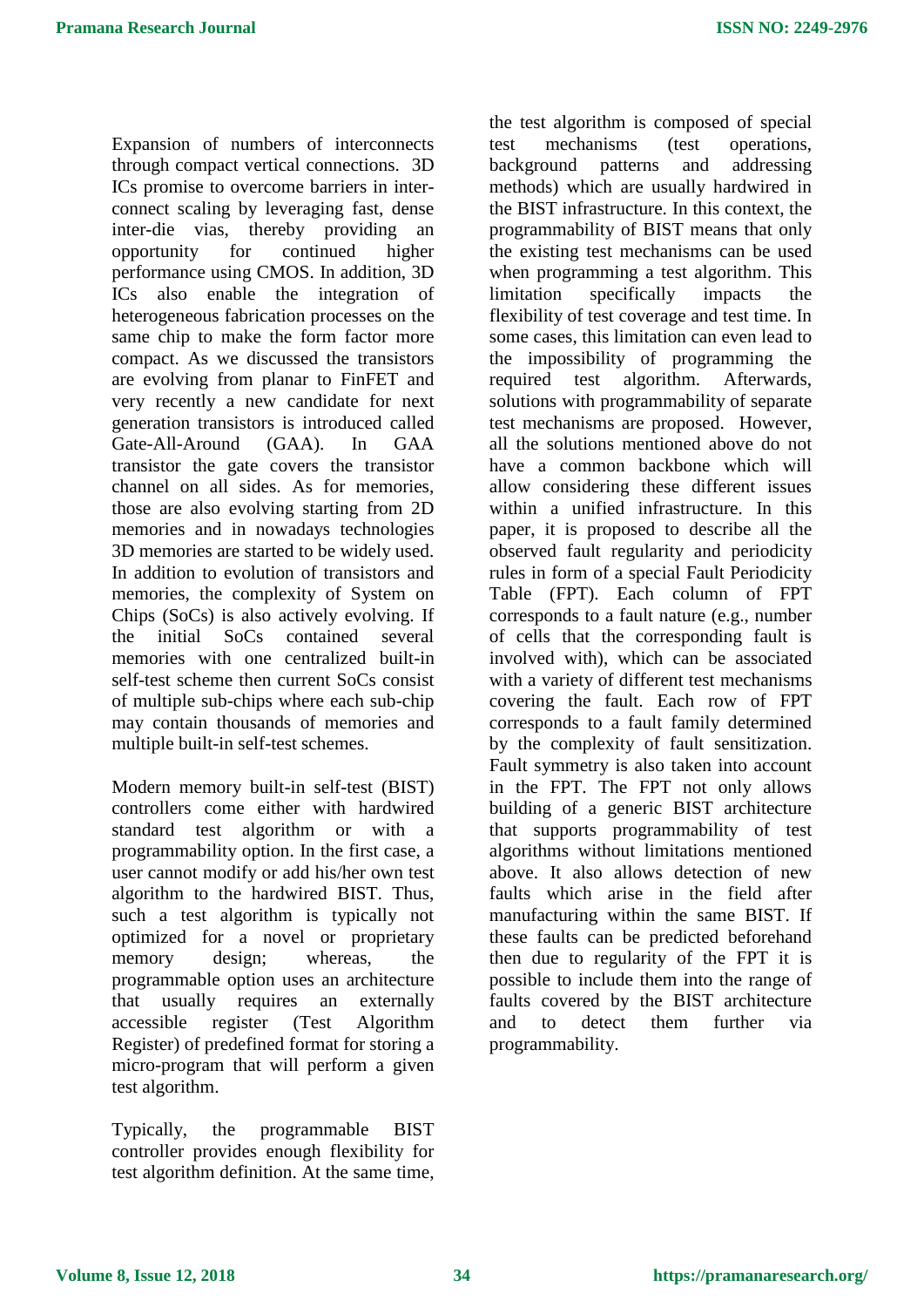#### **II.RELATED WORK**

In this paper, a new solution for building the mentioned BIST infrastructure is proposed which is based on multidimensional prediction mechanism. It is based on a notion of periodicity and regularity of faults and test algorithms, and their interdependence. These notions are represented in a form of regularity and periodicity rules described in Section III. This is considered as a basis for building a generic BIST architecture. Some explanations are shown below to clarify the idea. We consider the known classification of faults, based on the following factors:

 $\Box$  Complexity of fault sensitization, i.e., number of operations required to activate the fault;

 $\Box$  Number of cells that a fault is involved with

Following this classification, the faults can be grouped into different classes. The number of classes and faults inside them increase along with technology shrinking. We have done a systematic investigation of the evolution of these fault classes and their detection algorithms, covering a broad range of manufacturing technologies from 90nm to 7nm. We have discovered different types of new faults, such as special classes of dynamic faults, process variation and random telegraph noise induced faults. Results of this investigation led to determination of some regularity and periodicity rules, which exist for the evolution. Moreover, the known property of symmetry, which means that each fault usually has its twin, was developed further and a special symmetry measure for March test algorithms was introduced.

The dependency between symmetry measure and BIST optimization is discussed, as well as a new representation of March test algorithms is introduced called canonical view of March tests. Canonical view represents all similar fragments of a March test algorithm in a standard form comprised of a basic sequence of March elements and a sequence of its transformations for each March element. This means that if two consecutive parts in a March test have the same structure but are different only by data backgrounds, addressing directions, data polarities or addressing modes, then we can describe only the first part and for the second part describe only its difference compared with the first part. This allows to use less bits to store a test algorithm in Test Algorithm Register (TAR) of a BIST compared to storing the original view of a March test. The experiments showed that the BIST area overhead can be reduced by 30-40% with negligible time overhead when using canonical view of March tests.

Based on the property of fault and test algorithm symmetry, a new efficient method was proposed to generate symmetric March test algorithms. The method is based on the observation that almost all known minimum or efficient March test algorithms are symmetric. Term "minimum" in the text refers to having minimum length among all the possible solutions. Based on this, an efficient test algorithm March LSD of complexity 75N is generated for detection of all static faults, two-operation dynamic faults and all possible links between them. Another direction of FPT usage is the following. There can be faults that are not realistic in the current technology, but can be predicted as realistic in the future technologies. These faults can also be reflected in the BIST architecture. This becomes urgent in cases when it is planned to port a given design, including the BIST infrastructure, to a new technology basis without making design changes. Not all dependencies and regularities of the FPT are already known. Particularly, during our investigation, several periodical dependencies and regularities that were unknown before were found, justified and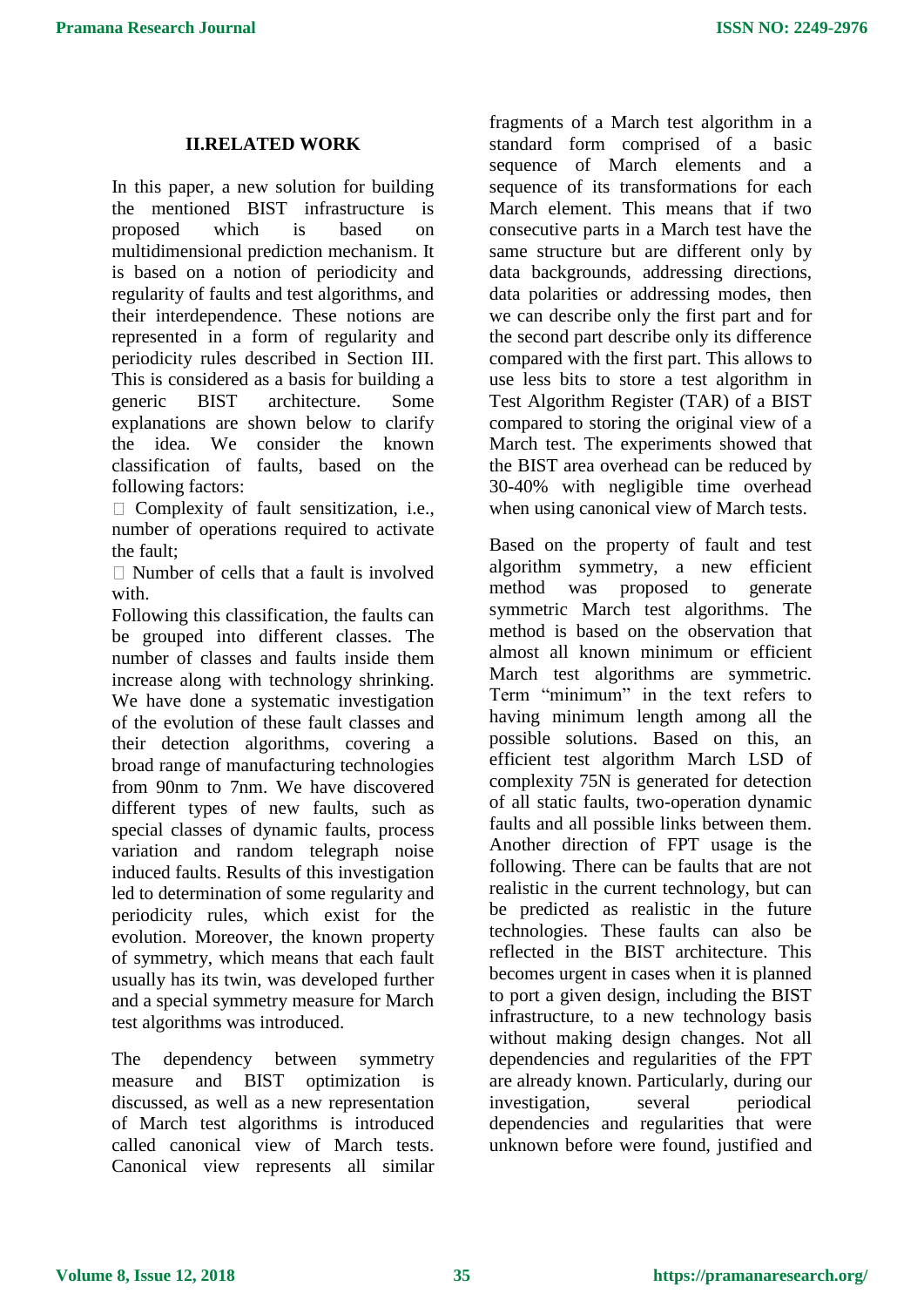included in the FPT. They include also a symmetry reflection in test mechanisms.

#### **III. EXISTED SYSTEM**

Test data volume has been becoming larger as the size and the complexity of digital designs continue to grow. Therefore manufacturing test comprises a growing fraction of a modern VLSI device's total cost. LBIST is the technique of designing additional hardware and software features into LSI and allow them to perform self-testing, i.e., testing of their own operation using their own circuits, thereby reducing dependence on external automated test equipment (ATE).



The above figure (1) shows the architecture of existed system. The devices used in this system are register, BIST Processor, test algorithm register, memory. Two types of methods can be used to reduce capture power in scan-based test. The first type reduces capture power by making test patterns power friendly. These methods can only be applied to external test as they utilize the large portion of unspecified bits in ATPG patterns. The second type is scan partitioning (also called segmented scan), in which only a subset of scan cells are activated in shift and capture cycles. Ideally, the power consumption is reduced by a factor of n if the scan consists of n partitions. As a price to pay for the reduced capture power, the test application time is multiplied by the number of partitions.

It is also possible that test coverage decreases, because the former captured

scan cells might affect the values captured by the latter ones. This is a phenomenon known as capture violation. The technique presented in copes with capture violation problem by allowing partitions to be captured in different order. The scan partitioning problem can be modelled as minimization of the number of violation edges in the S-graph. An S-graph (or data dependency graph of a sequential circuit is a directed graph, of which the vertex set is the set of ip-ops in the circuit, and an edge from vertex u to v represents a combinational path from ip-op u to ip-op. An efficient S-graph partitioning algorithm based on mixed integer programming is presented. For LBIST, reducing power consumption normally involves modification of the test structures. The gating logic is used to partially mask scan cell activities. A low power BIST scheme based on circuit partitioning is presented. A substitute for an LFSR is introduced in to generate power-aware pseudo-random patterns. The scan partitioning method based on controllability/observability analysis is presented. However, all of the above methods that reduce capture power for LBIST target stuck at fault model. Their applicability and efficiency for delay fault model is unknown.

#### **IV. PROPOSED SYSTEM**



The above figure (2) shows the architecure of proposed system. The devices used in this system are test controller, pre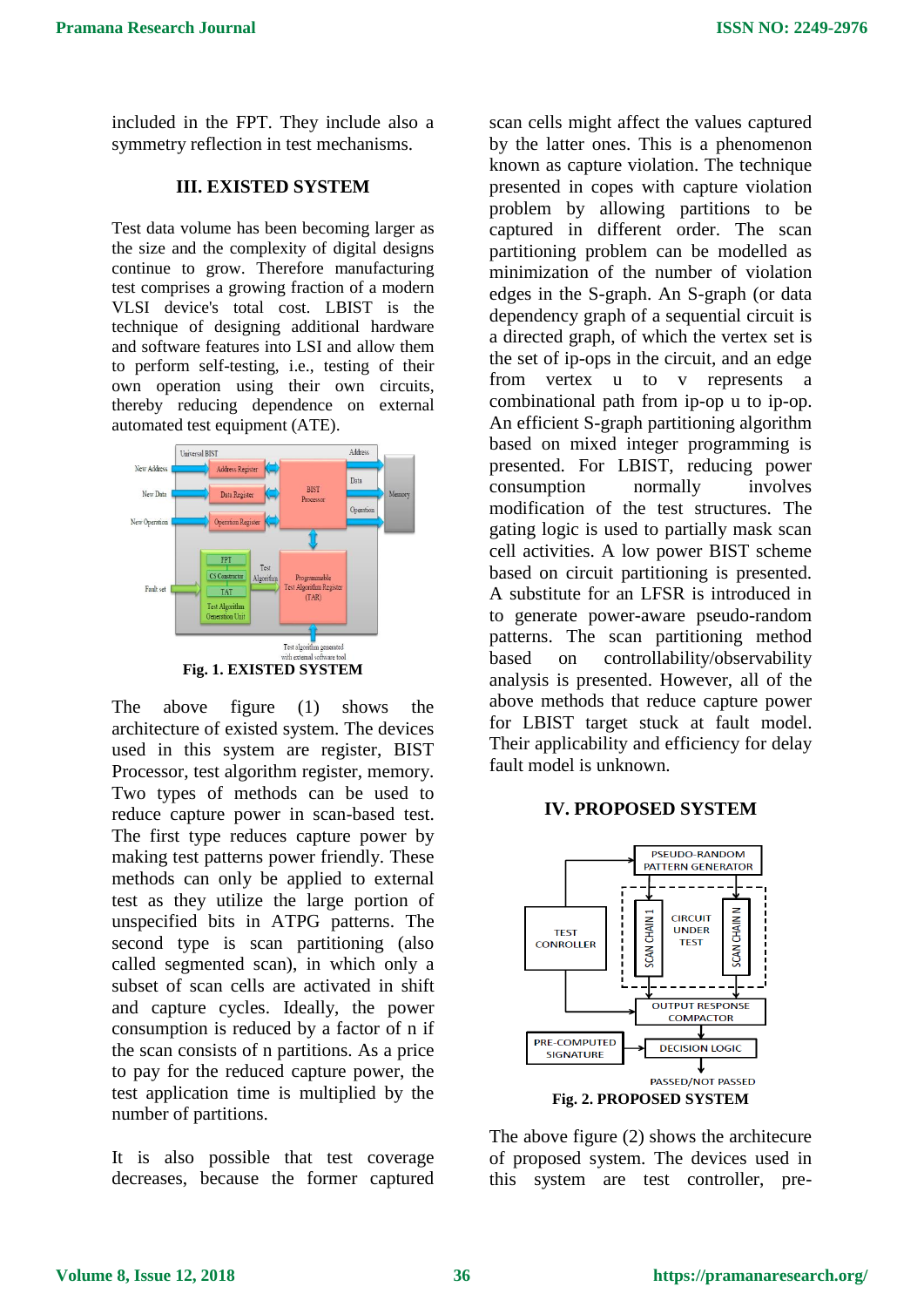computed signayyure, psedo random pattern generator, descision logic and comparator. Automatic Test Pattern Generation (ATPG) is a technique used to end a set of test vectors to allow an Automatic Test Equipment (ATE) to check whether a circuit is malfunctioning. A full scan design can be considered as purely combinational. For such designs, ATPG algorithms such as the D-algorithm, pathoriented decision making, and fan outoriented test generation are available. The test set for a partial scan design can be generated using sequential ATPG algorithm. Fault models are used to model manufacturing defects in integrated circuits. Two of the commonly used fault models are:

1. single stuck-at fault model, which assumes a single line in the circuit is stuck at a logic zero or a logic one;

2. Transition fault model, which assumes certain (rise or fall) transitions passing through a single line are delayed past the next clock tick.

For a certain fault model, there are a fixed number of faults in a circuit. Some of the faults may not be detectable. Given a set of test vectors, test coverage is defined as the number of detected faults divided by the number of detectable faults, while fault coverage is defined as the number of detected faults divided by the number of all faults. A set of test vectors generated by an ATPG algorithm is called a de- termini tic test set. Targeting certain test coverage, a deterministic test set with minimum number of test vectors is the minimal test set. 2.8.3 Logic Built-In Self-Test.

Built-In-Self-Test (BIST) attempts to reduce the raising complexity of external testing by incorporating test generation and response capture logic on-chip. Onchip circuitry usually works at a much higher frequency than a tester. So, by embedding the test pattern generator on chip, we can reduce test application time. In addition, by embedding the output response analyser on chip, we can reduce time to compute the circuit response. There are different types of BIST. Logic BIST (LBIST), on which we focus in this dissertation, is used for testing random digital logic. LBIST typically employs a Pseudo-Random Pattern Generator (PRPG) to generate test patterns that are applied to the circuit's internal scan chains, and an output response compactor for obtaining the compacted response of the circuit to these test patterns, called signature. Faults are detected by comparing the computed signature to the expected \good" signature.

There are several strategies for generating deterministic test patterns on chip. The first strategy is to store the deterministic patterns in an on-chip memory. The stored deterministic pattern can also be encoded first, which can later be decoded on-chip. Run-length codes record only the lengths of consecutive 0's (or 1's) to reduce the size of the stored patterns. Dictionarybased coding schemes partition the patterns into symbols, and use an additional dictionary to store all unique symbols so they can be accessed with their indices. The symbols can also be assigned variable-length code words, where the lengths are based on the frequency of the symbols' occurrences. LFSR reseeding is another strategy to generate deterministic test patterns based on the linearity of LFSRs. Since deterministic patterns contains a large number of unspecified bits, LFSR-generated sequences can be used to match" the deterministic sequences. When mismatch occurs, the LFSR is set to a pre-determined state, called a seed, and continues generating a matching sequence. The seeds are calculated by solving a system of linear equations. The probability that a pattern can be successfully encoded in a seed is over 99.9999% if the LFSR size is at least  $S$ max + 20, where  $S$ max is the maximum number of specified bits in a pattern. The seeds can be either stored in a memory, or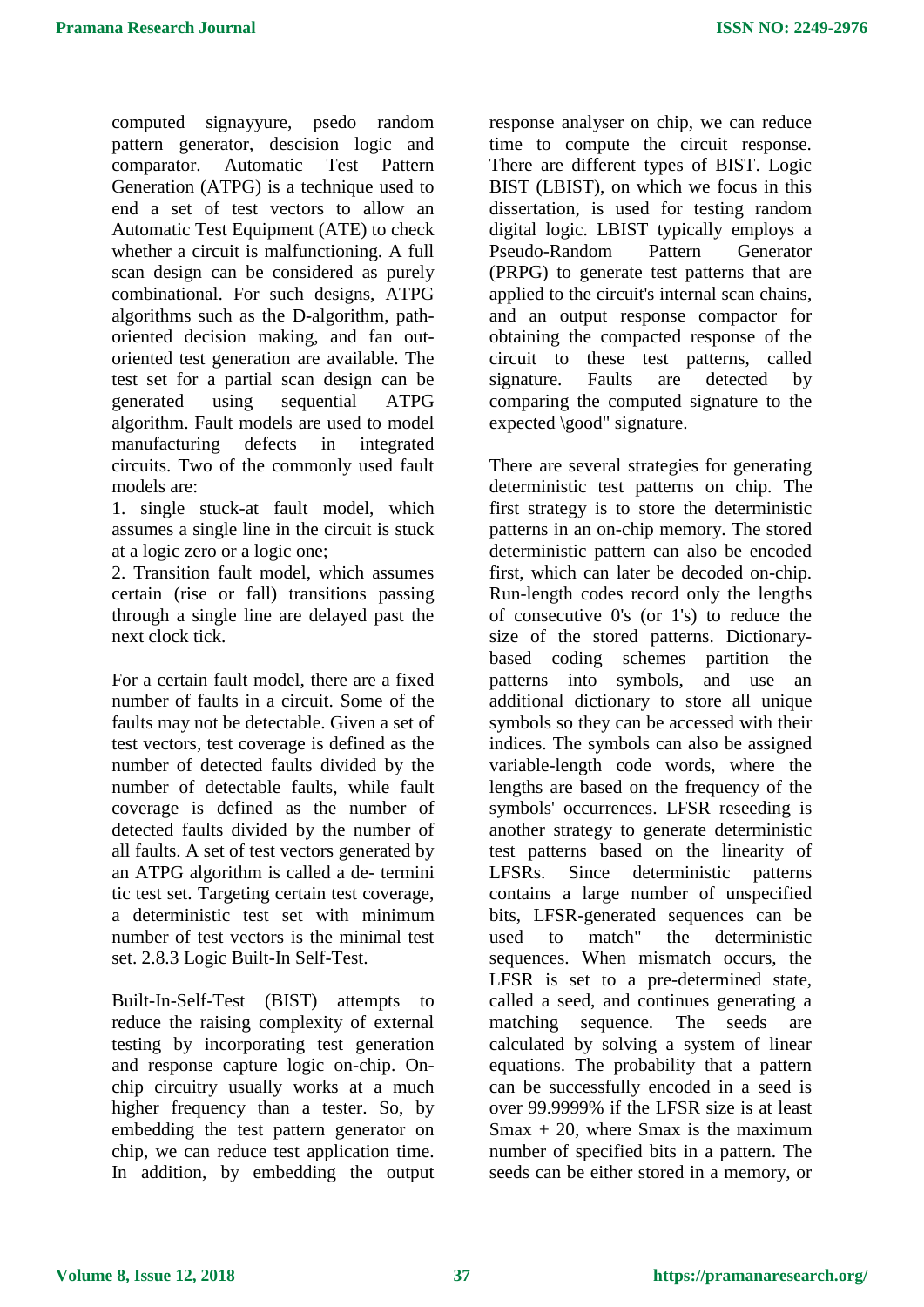generated with a reseeding circuit on-chip. Several approaches are presented to increase to encoding efficiency, including using variable-length seeds and multiple polynomials and partial dynamic reseeding. The third approach transforms pseudo-random LFSR patterns into deterministic patterns through a mapping circuit that is put in between the LFSR and the circuit under test.

#### **V. RESULTS**



**Fig. 4: TECHNOLOGY SCHEMATIC**







#### **VI. CONCLUSION**

Based on a systematic investigation of memory fault types and test algorithms, novel properties of periodicity and regularity are discovered and several rules reflecting these properties are proposed. Accordingly, special structures - Fault Periodicity Table (FPT) and Test Algorithm Template (TAT) are created and validated to immerse these rules. The FPT represents all memory faults in a single table, and the TAT produces efficient test algorithms. This infrastructure is intended to allow optimization of test time versus fault coverage, finding new faults, and predicting upcoming realistic faults. We continue our investigation on this domain and currently we see that the best choice depends on the dataset and the technique that is used. Nonetheless, there is still a simple take-away message. If the dataset is sparse, creation of a new model could work better. Otherwise reframing is a much better option. The use of plots in any case is recommended, in order to spot the contexts where a pair of approach and technique is better than the rest. Finally, resources are important criteria for how to proceed, as creating a model again and again may become infeasible for some applications, and reframing a single, versatile model may be a much better option in cost-effective terms.